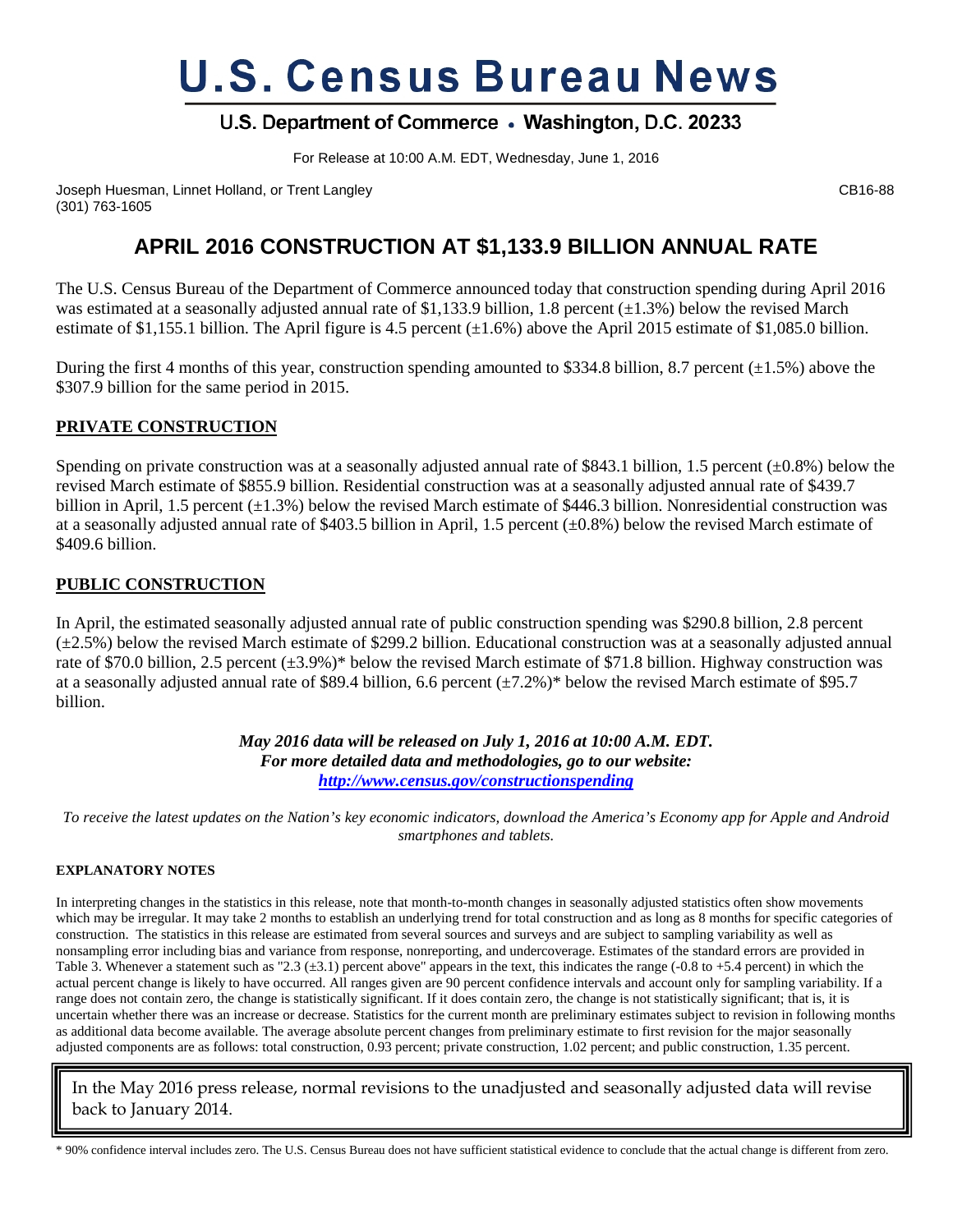## Table 1. **Value of Construction Put in Place in the United States, Seasonally Adjusted Annual Rate**

(Millions of dollars. Details may not add to totals due to rounding.)

|                                                 |                  |                  |                          |                  |                    |                  | Apr 2016 from - | <b>Percent change</b> |
|-------------------------------------------------|------------------|------------------|--------------------------|------------------|--------------------|------------------|-----------------|-----------------------|
| <b>Type of Construction</b>                     | Apr<br>$2016^p$  | Mar<br>2016      | Feb<br>2016 <sup>r</sup> | Jan<br>2016      | <b>Dec</b><br>2015 | Apr<br>2015      | Mar<br>2016     | Apr<br>2015           |
| <b>Total Construction</b>                       | 1,133,932        | 1,155,122        | 1,137,868                | 1,121,975        | 1,125,855          | 1,084,961        | $-1.8$          | 4.5                   |
| Residential                                     | 445,717          | 452,473          | 438,754                  | 427,888          | 446,019            | 413,666          | $-1.5$          | 7.7                   |
| Nonresidential                                  | 688,215          | 702,650          | 699,114                  | 694,087          | 679,836            | 671,296          | $-2.1$          | 2.5                   |
| Lodging                                         | 24,435           | 24,932           | 24,088                   | 23,410           | 22,022             | 19,611           | $-2.0$          | 24.6                  |
| Office                                          | 65,218           | 64,218           | 63,809                   | 59,958           | 58,188             | 54,220           | 1.6             | 20.3                  |
| Commercial                                      | 71,985           | 74,715           | 72,761                   | 70,577           | 70,479             | 67,405           | $-3.7$          | 6.8                   |
| Health care                                     | 40,031           | 41,252           | 39,669                   | 39,221           | 38,845             | 40,273           | $-3.0$          | $-0.6$                |
| Educational                                     | 88,356           | 90,567           | 89,889                   | 87,749           | 87,248             | 83,862           | $-2.4$          | 5.4                   |
| Religious                                       | 3,640            | 3,322            | 3,227                    | 3,326            | 3,090              | 3,392            | 9.6             | 7.3                   |
| Public safety                                   | 8,431            | 8,013            | 8,521                    | 8,299            | 8,435              | 8,989            | 5.2             | $-6.2$                |
| Amusement and recreation                        | 21,753           | 21,574           | 21,526                   | 20,898           | 20,597             | 20,090           | 0.8             | 8.3                   |
| Transportation                                  | 45,447           | 46,237           | 45,673                   | 44,495           | 45,382             | 45,888           | $-1.7$          | $-1.0$                |
| Communication                                   | 16,156           | 17,511           | 18,559                   | 21,504           | 22,628             | 19,323           | $-7.7$          | $-16.4$               |
| Power                                           | 90,192           | 89,893           | 91,650<br>95,398         | 89,780           | 86,720             | 89,646           | 0.3<br>$-6.5$   | 0.6<br>4.0            |
| Highway and street<br>Sewage and waste disposal | 89,815<br>26,067 | 96,040<br>26,438 |                          | 99,710<br>26,886 | 93,987<br>24,166   | 86,397           | $-1.4$          | $1.0$                 |
| Water supply                                    | 12,594           | 12,653           | 27,138<br>12,762         | 12,060           | 12,174             | 25,818<br>13,464 | $-0.5$          | $-6.5$                |
| Conservation and development                    | 7,747            | 7,843            | 7,782                    | 7,586            | 6,966              | 8,286            | $-1.2$          | $-6.5$                |
| Manufacturing                                   | 76,348           | 77,442           | 76,661                   | 78,629           | 78,908             | 84,632           | $-1.4$          | $-9.8$                |
|                                                 |                  |                  |                          |                  |                    |                  |                 |                       |
| <b>Total Private Construction</b>               | 843,145          | 855,910          | 836,703                  | 822,231          | 832,753            | 797,529          | $-1.5$          | 5.7                   |
| Residential                                     | 439,692          | 446,272          | 432,399                  | 421,470          | 439,936            | 407,157          | $-1.5$          | 8.0                   |
| New single family                               | 237,493          | 237,503          | 236,857                  | 232,486          | 231,133            | 210,439          | 0.0             | 12.9                  |
| New multi-family                                | 60,044           | 61,945           | 58,676                   | 59,510           | 57,153             | 49,472           | $-3.1$          | 21.4                  |
| Nonresidential                                  | 403,453          | 409,638          | 404,304                  | 400,761          | 392,818            | 390,372          | $-1.5$          | 3.4                   |
| Lodging                                         | 24,039           | 24,556           | 23,527                   | 23,046           | 21,543             | 19,190           | $-2.1$          | 25.3                  |
| Office                                          | 57,590           | 56,700           | 55,946                   | 52,513           | 50,425             | 46,300           | 1.6             | 24.4                  |
| Commercial                                      | 68,544           | 71,127           | 69,575                   | 67,605           | 67,596             | 65,256           | $-3.6$          | $5.0\,$               |
| Health care                                     | 30,976           | 32,123           | 30,967                   | 30,935           | 29,943             | 31,321           | $-3.6$          | $-1.1$                |
| Educational                                     | 18,331           | 18,778           | 19,313                   | 19,022           | 17,579             | 16,864           | $-2.4$          | 8.7                   |
| Religious                                       | 3,640            | 3,321            | 3,227                    | 3,326            | 3,084              | 3,383            | 9.6             | 7.6                   |
| Amusement and recreation                        | 10,857           | 11,271           | 11,143                   | 10,487           | 10,373             | 9,702            | $-3.7$          | 11.9                  |
| Transportation                                  | 15,225           | 14,953           | 13,305                   | 13,415           | 13,100             | 13,754           | 1.8             | 10.7                  |
| Communication                                   | 16,083           | 17,328           | 18,406                   | 21,345           | 22,461             | 19,219           | $-7.2$          | $-16.3$               |
| Power                                           | 81,158           | 81,304           | 81,542                   | 80,151           | 77,412             | 79,792           | $-0.2$          | 1.7                   |
| Manufacturing                                   | 75,643           | 76,828           | 75,942                   | 77,974           | 78,241             | 84,033           | $-1.5$          | $-10.0$               |
| <b>Total Public Construction<sup>2</sup></b>    | 290,787          | 299,213          | 301,165                  | 299,744          | 293,101            | 287,432          | $-2.8$          | $1.2$                 |
| Residential                                     | 6,025            | 6,201            | 6,355                    | 6,418            | 6,083              | 6,509            | $-2.8$          | $-7.4$                |
| Nonresidential                                  | 284,762          | 293,012          | 294,810                  | 293,326          | 287,018            | 280,923          | $-2.8$          | 1.4                   |
| Office                                          | 7,629            | 7,518            | 7,863                    | 7,445            | 7,763              | 7,919            | 1.5             | $-3.7$                |
| Commercial                                      | 3,441            | 3,588            | 3,187                    | 2,972            | 2,883              | 2,150            | $-4.1$          | 60.0                  |
| Health care                                     | 9,055            | 9,129            | 8,702                    | 8,286            | 8,902              | 8,952            | $-0.8$          | 1.2                   |
| Educational                                     | 70,025           | 71,789           | 70,576                   | 68,727           | 69,669             | 66,999           | $-2.5$          | $4.5\,$               |
| Public safety                                   | 8,373            | 7,933            | 8,430                    | 8,190            | 8,266              | 8,662            | 5.5             | $-3.3$                |
| Amusement and recreation                        | 10,896           | 10,304           | 10,383                   | 10,411           | 10,225             | 10,389           | 5.7             | 4.9                   |
| Transportation                                  | 30,222           | 31,283           | 32,369                   | 31,080           | 32,282             | 32,134           | $-3.4$          | $-6.0$                |
| Power                                           | 9,033            | 8,589            | 10,108                   | 9,629            | 9,308              | 9,854            | 5.2             | $-8.3$                |
| Highway and street                              | 89,384           | 95,693           | 95,083                   | 99,432           | 93,640             | 85,942           | $-6.6$          | 4.0                   |
| Sewage and waste disposal                       | 25,414           | 25,757           | 26,426                   | 26,564           | 23,865             | 25,632           | $-1.3$          | $-0.9$                |
| Water supply                                    | 12,434           | 12,488           | 12,557                   | 11,896           | 12,094             | 12,972           | $-0.4$          | $-4.1$                |
| Conservation and development                    | 7,681            | 7,765            | 7,692                    | 7,515            | 6,803              | 8,187            | $-1.1$          | $-6.2$                |

**p** Preliminary **<sup>r</sup>** Revised

public safety, highway and street, sewage and waste disposal, water supply, and conservation and development. **1** Includes the following categories of private construction not shown separately:

**2** Includes the following categories of public construction not shown separately: lodging, religious, communication, and manufacturing.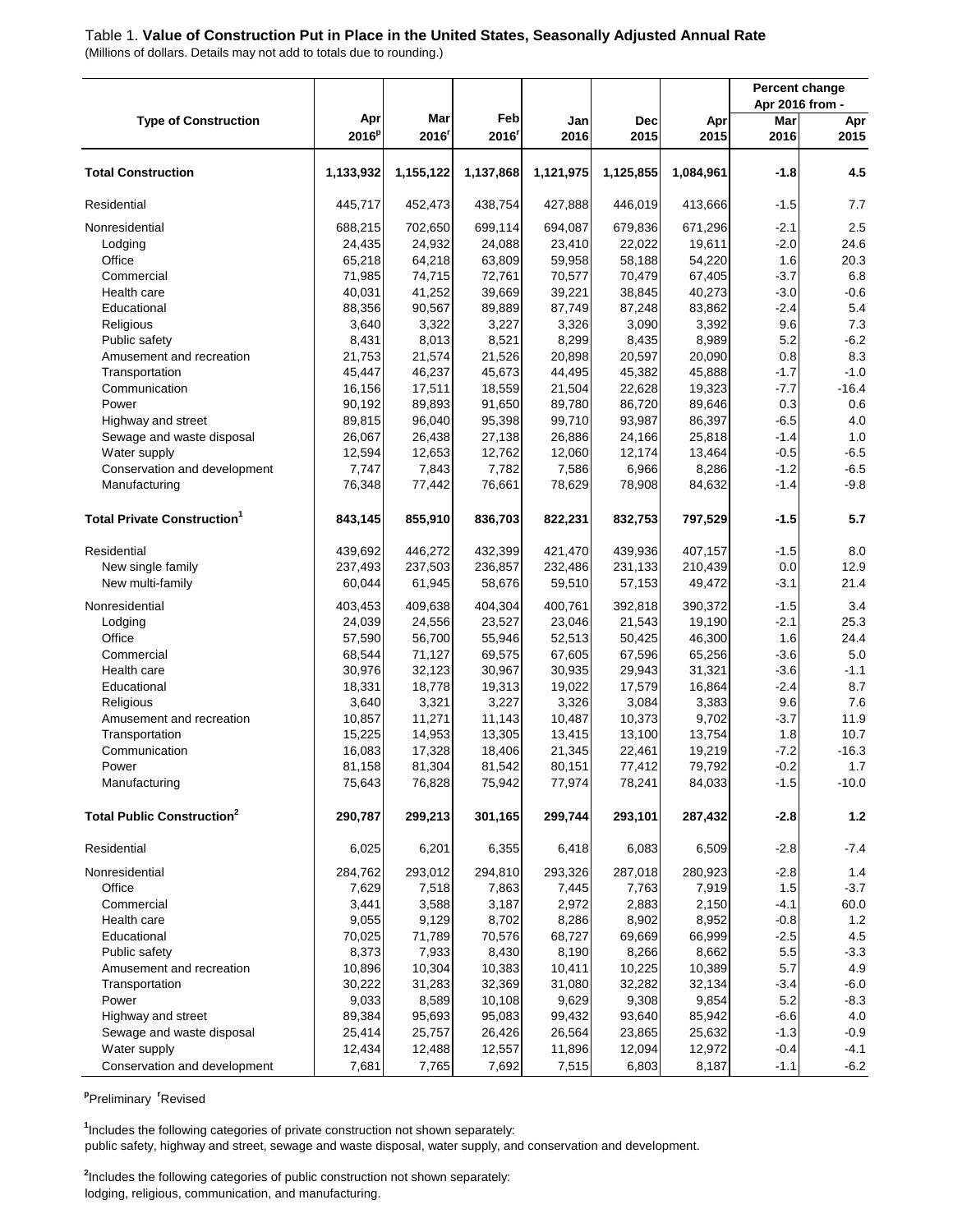#### Table 2. **Value of Construction Put in Place in the United States, Not Seasonally Adjusted**

(Millions of dollars. Details may not add to totals due to rounding.)

|                                               |                 |              |             |             |                    |             | Year-to-date |             |                   |
|-----------------------------------------------|-----------------|--------------|-------------|-------------|--------------------|-------------|--------------|-------------|-------------------|
| <b>Type of Construction</b>                   | Apr<br>$2016^p$ | Mar<br>2016' | Feb<br>2016 | Jan<br>2016 | <b>Dec</b><br>2015 | Apr<br>2015 | Apr<br>2016  | Apr<br>2015 | Percent<br>change |
| <b>Total Construction</b>                     | 91,567          | 87,628       | 78,810      | 76,758      | 86,871             | 87,659      | 334,763      | 307,924     | 8.7               |
| Residential                                   | 37,238          | 35,442       | 29,585      | 29,089      | 33,106             | 34,366      | 131,353      | 120,383     | 9.1               |
| Nonresidential                                | 54,329          | 52,186       | 49,226      | 47,669      | 53,764             | 53,293      | 203,410      | 187,541     | 8.5               |
| Lodging                                       | 2,018           | 2,062        | 1,972       | 1,796       | 1,863              | 1,643       | 7,847        | 5,973       | 31.4              |
| Office                                        | 5,347           | 5,103        | 4,838       | 4,523       | 4,760              | 4,455       | 19,810       | 16,161      | 22.6              |
| Commercial                                    | 5,893           | 5,803        | 5,398       | 5,042       | 5,519              | 5,535       | 22,137       | 19,846      | 11.5              |
| Health care                                   | 3,316           | 3,318        | 3,126       | 2,938       | 3,197              | 3,344       | 12,698       | 12,430      | 2.2               |
| Educational                                   | 6,918           | 6,593        | 6,235       | 5,901       | 6,277              | 6,626       | 25,647       | 23,004      | 11.5              |
| Religious                                     | 293             | 264          | 248         | 250         | 255                | 271         | 1,055        | 1,007       | 4.8               |
| Public safety                                 | 685             | 626          | 628         | 643         | 696                | 734         | 2,582        | 2,736       | $-5.6$            |
| Amusement and recreation                      | 1,776           | 1,675        | 1,567       | 1,498       | 1,634              | 1,653       | 6,516        | 5,750       | 13.3              |
| Transportation                                | 3,721           | 3,384        | 3,051       | 3,026       | 3,625              | 3,689       | 13,182       | 12,731      | 3.5               |
| Communication                                 | 1,269           | 1,425        | 1,366       | 1,408       | 2,209              | 1,582       | 5,468        | 5,281       | 3.5               |
| Power                                         | 7,218           | 6,878        | 6,923       | 6,984       | 7,385              | 7,084       | 28,003       | 26,280      | 6.6               |
| Highway and street                            | 6,100           | 5,315        | 4,557       | 4,511       | 5,875              | 6,118       | 20,482       | 18,061      | 13.4              |
| Sewage and waste disposal                     | 2,057           | 1,947        | 1,866       | 1,800       | 1,890              | 2,013       | 7,669        | 7,230       | 6.1               |
| Water supply                                  | 1,019           | 953          | 901         | 862         | 932                | 1,076       | 3,735        | 3,909       | $-4.5$            |
| Conservation and development                  | 597             | 621          | 630         | 532         | 584                | 675         | 2,379        | 2,475       | $-3.9$            |
| Manufacturing                                 | 6,103           | 6,220        | 5,924       | 5,953       | 7,064              | 6,796       | 24,200       | 24,669      | $-1.9$            |
| <b>Total Private Construction<sup>1</sup></b> | 69,520          | 67,242       | 59,723      | 58,479      | 65,789             | 65,483      | 254,963      | 232,706     | 9.6               |
| Residential                                   | 36,739          | 34,982       | 29,123      | 28,643      | 32,622             | 33,808      | 129,486      | 118,519     | 9.3               |
| New single family                             | 19,148          | 18,445       | 15,663      | 16,084      | 17,149             | 16,982      | 69,340       | 62,019      | 11.8              |
| New multi-family                              | 5,089           | 5,062        | 4,667       | 4,465       | 4,503              | 4,218       | 19,283       | 15,310      | 26.0              |
| Nonresidential                                | 32,781          | 32,260       | 30,600      | 29,836      | 33,166             | 31,675      | 125,477      | 114,187     | 9.9               |
| Lodging                                       | 1,985           | 2,031        | 1,925       | 1,766       | 1,823              | 1,608       | 7,706        | 5,818       | 32.5              |
| Office                                        | 4,708           | 4,516        | 4,253       | 3,976       | 4,128              | 3,790       | 17,452       | 13,708      | 27.3              |
| Commercial                                    | 5,619           | 5,522        | 5,162       | 4,834       | 5,284              | 5,365       | 21,136       | 19,219      | 10.0              |
| Health care                                   | 2,570           | 2,568        | 2,433       | 2,305       | 2,463              | 2,610       | 9,876        | 9,599       | 2.9               |
| Educational                                   | 1,541           | 1,485        | 1,425       | 1,363       | 1,341              | 1,436       | 5,814        | 5,002       | 16.2              |
| Religious                                     | 293             | 264          | 248         | 250         | 255                | 270         | 1,055        | 1,004       | 5.1               |
| Amusement and recreation                      | 907             | 918          | 861         | 807         | 833                | 811         | 3,492        | 2,771       | 26.0              |
| Transportation                                | 1,289           | 1,012        | 778         | 865         | 1,084              | 1,124       | 3,944        | 3,620       | 9.0               |
| Communication                                 | 1,263           | 1,410        | 1,353       | 1,395       | 2,195              | 1,573       | 5,420        | 5,229       | 3.7               |
| Power                                         | 6,459           | 6,276        | 6,197       | 6,315       | 6,662              | 6,223       | 25,247       | 23,279      | 8.5               |
| Manufacturing                                 | 6,044           | 6,169        | 5,864       | 5,899       | 7,008              | 6,746       | 23,975       | 24,490      | $-2.1$            |
| <b>Total Public Construction<sup>2</sup></b>  | 22,047          | 20,386       | 19,088      | 18,279      | 21,082             | 22,176      | 79,800       | 75,218      | 6.1               |
| Residential                                   | 499             | 460          | 462         | 446         | 484                | 558         | 1,867        | 1,864       | 0.2               |
| Nonresidential                                | 21,549          | 19,926       | 18,626      | 17,833      | 20,598             | 21,619      | 77,934       | 73,354      | 6.2               |
| Office                                        | 640             | 587          | 585         | 547         | 633                | 665         | 2,358        | 2,454       | $-3.9$            |
| Commercial                                    | 275             | 281          | 237         | 209         | 235                | 170         | 1,001        | 626         | 59.9              |
| Health care                                   | 746             | 750          | 693         | 633         | 734                | 735         | 2,823        | 2,831       | $-0.3$            |
| Educational                                   | 5,377           | 5,107        | 4,810       | 4,539       | 4,936              | 5,191       | 19,833       | 18,002      | 10.2              |
| Public safety                                 | 681             | 619          | 622         | 635         | 683                | 707         | 2,557        | 2,629       | $-2.7$            |
| Amusement and recreation                      | 869             | 757          | 705         | 692         | 801                | 842         | 3,023        | 2,979       | 1.5               |
| Transportation                                | 2,432           | 2,373        | 2,273       | 2,161       | 2,540              | 2,565       | 9,239        | 9,111       | 1.4               |
| Power                                         | 759             | 602          | 726         | 669         | 724                | 860         | 2,757        | 3,001       | $-8.1$            |
| Highway and street                            | 6,071           | 5,297        | 4,541       | 4,497       | 5,842              | 6,091       | 20,406       | 17,987      | 13.4              |
| Sewage and waste disposal                     | 2,004           | 1,898        | 1,806       | 1,777       | 1,865              | 1,997       | 7,485        | 7,167       | 4.4               |
| Water supply                                  | 1,007           | 942          | 887         | 850         | 925                | 1,036       | 3,686        | 3,752       | $-1.8$            |
| Conservation and development                  | 592             | 614          | 622         | 526         | 570                | 666         | 2,354        | 2,427       | $-3.0$            |

**p** Preliminary **<sup>r</sup>** Revised

public safety, highway and street, sewage and waste disposal, water supply, and conservation and development. **1** Includes the following categories of private construction not shown separately:

**2** Includes the following categories of public construction not shown separately: lodging, religious, communication, and manufacturing.